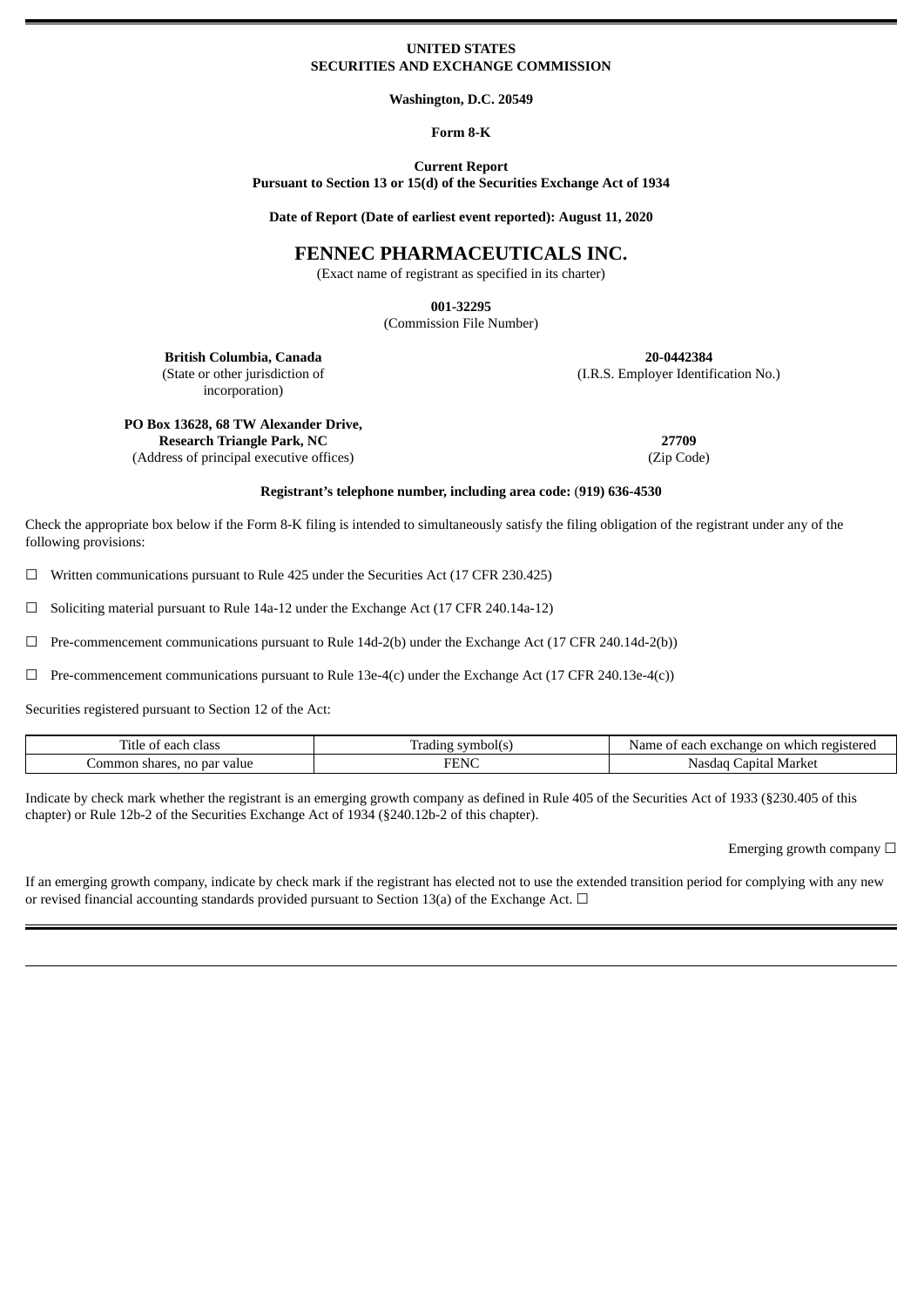# **Item 8.01. Other Events.**

On August 11, 2020, Fennec Pharmaceuticals Inc. issued a news release announcing that the Company has received a Complete Response Letter from the U.S. Food and Drug Administration for its New Drug Application for PEDMARK™ (a unique formulation of sodium thiosulfate). PEDMARK is an investigational drug for reducing the risk of ototoxicity induced by cisplatin chemotherapy in patients one month to <18 years of age with localized, non-metastatic, solid tumors. A copy of the news release is attached as Exhibit 99.1 to this Current Report on Form 8-K.

The information contained in this Current Report on Form 8-K, including the exhibit attached hereto, is being furnished and shall not be deemed to be filed for the purposes of Section 18 of the Securities Exchange Act of 1934 (the "Exchange Act"), or incorporated by reference into any filing under the Securities Act of 1933 or the Exchange Act, unless such subsequent filing specifically references this Form 8-K.

## **Item 9.01 Financial Statements and Exhibits.**

(d) Exhibits.

Exhibit No. Description

[Exhibit](#page-3-0) 99.1 Press [Release](#page-3-0) dated August 11, 2020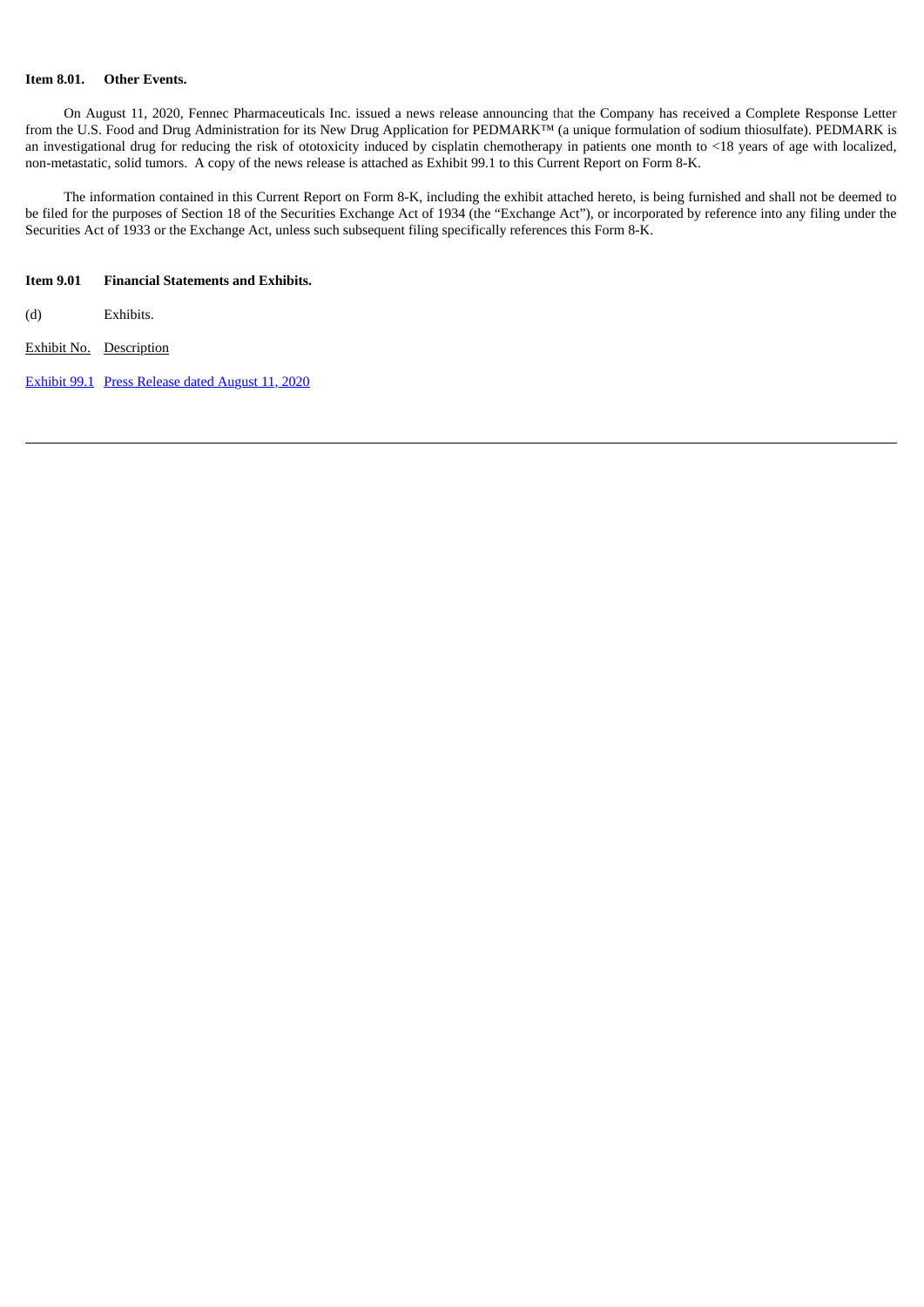# **SIGNATURE**

Pursuant to the requirements of the Securities Exchange Act of 1934, the Registrant has duly caused this report to be signed on its behalf by the undersigned hereunto duly authorized.

FENNEC PHARMACEUTICALS INC.

Date August 11, 2020 By: */s/ Robert Andrade* 

Robert Andrade Chief Financial Officer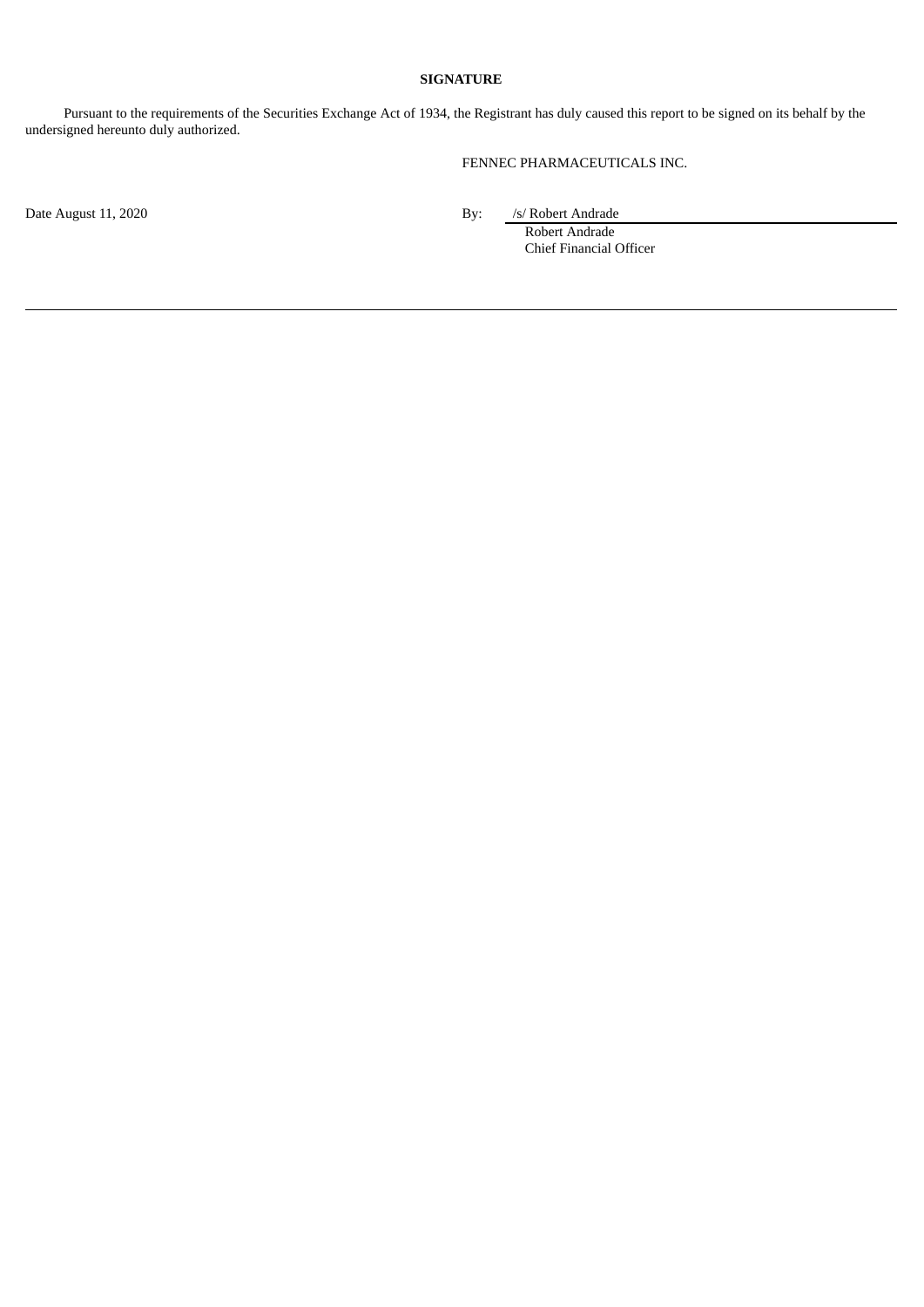<span id="page-3-0"></span>

# **Fennec Pharmaceuticals Receives Complete Response Letter from the FDA for its New Drug Application for PEDMARK™ to Prevent Ototoxicity Associated with Cisplatin in Pediatric Patients with Localized, Non-Metastatic, Solid Tumors**

 $\sim$  No Clinical Safety or Efficacy Issues Identified, and No Requirement for Further Clinical Data  $\sim$ 

~ FDA Pre-Approval Inspection has Identified Deficiencies with the Facility of the Drug Product Manufacturer, which Require Resolution Prior to *PEDMARK Approval ~*

*~ Company to Host Conference Call and Webcast Today, Tuesday, August 11, 2020, at 8:30 a.m. ET ~*

**RESEARCH TRIANGLE PARK, N.C. USA, August 11, 2020** – Fennec Pharmaceuticals Inc., a specialty pharmaceutical company, today announced that it received a Complete Response Letter (CRL) on August 10, 2020 from the U.S. Food and Drug Administration (FDA) regarding its New Drug Application (NDA) for PEDMARK $^{TM}$  (a unique formulation of sodium thiosulfate), for intravenous administration for the prevention of ototoxicity associated with cisplatin chemotherapy in pediatric patients ≥1 month to 18 years of age with localized, non-metastatic, solid tumors.

According to the CRL, after recent completion of a pre-approval inspection of the manufacturing facility of our drug product manufacturer, the FDA identified deficiencies resulting in a Form 483, which is a list of conditions or practices that are required to be resolved prior to the approval of  $PEDMARK^{TM}$ . The Company plans to request a Type A meeting to discuss the issues and other matters that were described in the CRL pertaining to the steps required for the resubmission of the NDA for PEDMARK<sup>TM</sup>. Importantly, no clinical safety or efficacy issues were identified during the review and there is no requirement for further clinical data.

"We are steadfast in our commitment to reducing the risk of life-long hearing loss for children receiving cisplatin chemotherapy who currently have no approved therapies for this devastating condition," said Rosty Raykov, chief executive officer of Fennec. "We will work closely with our manufacturer and the FDA to fully address the issues raised in the letter as expeditiously as possible."

The Company has existing cash, which totaled approximately \$38.7 million as of June 30, 2020.

#### **Conference Call and Webcast**

Fennec will host a conference call and webcast on Tuesday, August 11, 2020, at 8:30 a.m. ET. The conference call can be accessed by dialing (833) 614- 1446 for domestic callers or (918) 922-6512 for international callers. Please provide the operator with the conference ID 7791698 to join the conference call.

#### **About PEDMARK™ (A unique formulation of sodium thiosulfate (STS))**

Cisplatin and other platinum compounds are essential chemotherapeutic agents for many pediatric malignancies. Unfortunately, platinum-based therapies cause ototoxicity, or hearing loss, which is permanent, irreversible and is particularly harmful to the survivors of pediatric cancer.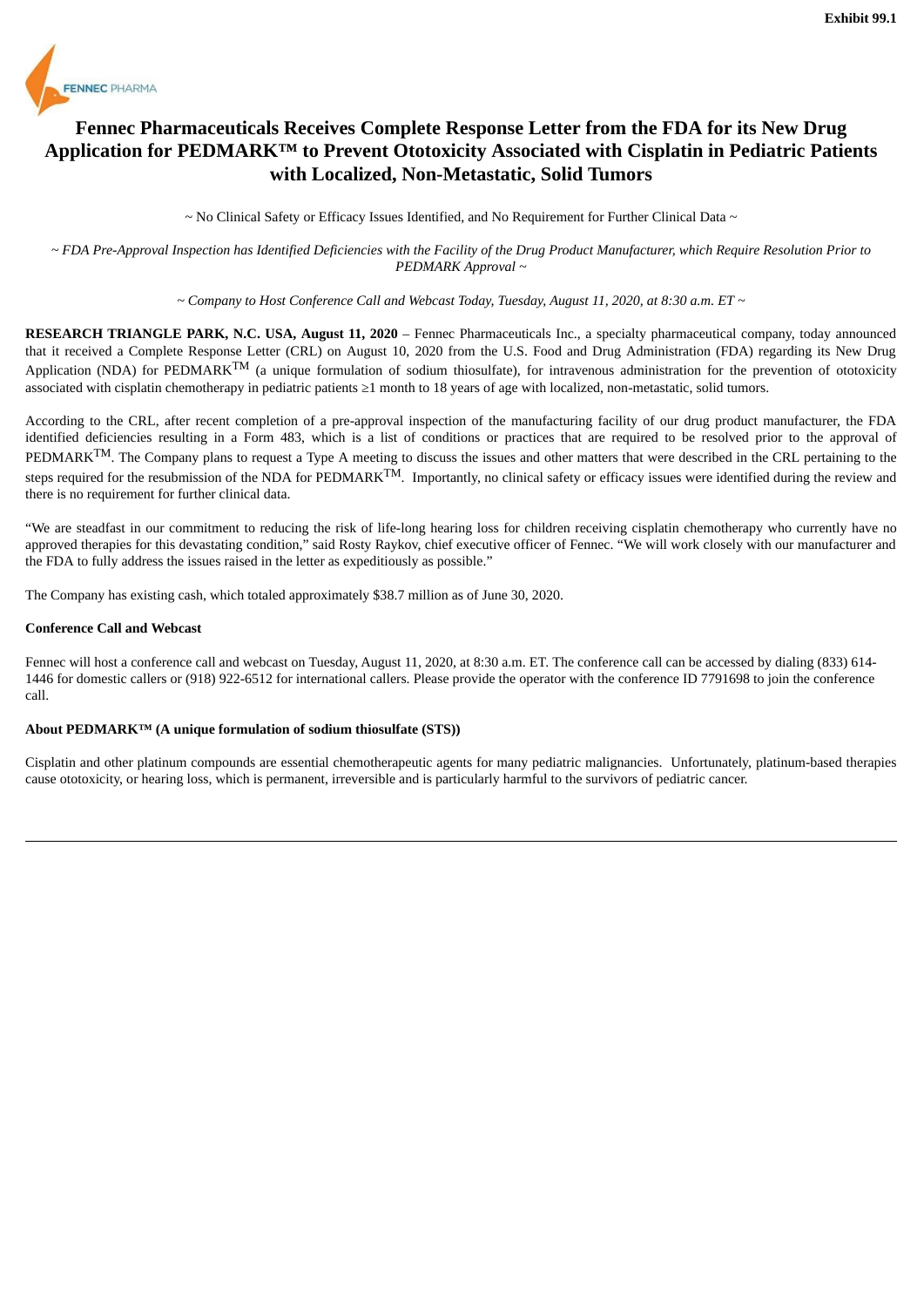In the U.S. and Europe, it is estimated annually that over 10,000 children may receive platinum-based chemotherapy. The incidence of ototoxicity depends upon the dose and duration of chemotherapy, and many of these children require lifelong hearing aids. There is currently no established preventive agent for this type of hearing loss and only expensive, technically difficult and sub-optimal cochlear (inner ear) implants have been shown to provide some benefit. Infants and young children that suffer ototoxicity at critical stages of development lack speech language development and literacy, and older children and adolescents lack social-emotional development and educational achievement.

PEDMARK has been studied by cooperative groups in two Phase 3 clinical studies of survival and reduction of ototoxicity, The Clinical Oncology Group Protocol ACCL0431 and SIOPEL 6. Both studies have been completed. The COG ACCL0431 protocol enrolled one of five childhood cancers typically treated with intensive cisplatin therapy for localized and disseminated disease, including newly diagnosed hepatoblastoma, germ cell tumor, osteosarcoma, neuroblastoma, and medulloblastoma. SIOPEL 6 enrolled only hepatoblastoma patients with localized tumors.

The Marketing Authorization Application (MAA) for sodium thiosulfate (tradename PEDMARQSI) is currently under evaluation by the European Medicines Agency (EMA). PEDMARK has received Breakthrough Therapy and Fast Track Designation by the FDA in March 2018.

#### **About Fennec Pharmaceuticals**

Fennec Pharmaceuticals Inc. is a specialty pharmaceutical company focused on the development of PEDMARK**™** for the prevention of platinum-induced ototoxicity in pediatric patients. Further, PEDMARK has received Orphan Drug Designation in the U.S. for this setting. Fennec has a license agreement with Oregon Health and Science University (OHSU) for exclusive worldwide license rights to intellectual property directed to STS and its use for chemoprotection, including the prevention of ototoxicity induced by platinum chemotherapy, in humans. For more information, please visit www.fennecpharma.com

#### **Forward-Looking Statements**

Except for historical information described in this press release, all other statements are forward-looking. These forward-looking statements include the Company's expectations regarding its interactions and communications with the FDA, including its expectation to discuss with the FDA the issues raised in the CRL and the Company's plans to address them. Forward-looking statements are subject to certain risks and uncertainties inherent in the Company's business that could cause actual results to vary, including such risks and uncertainties that regulatory and guideline developments may change, scientific data and/or manufacturing capabilities may not be sufficient to meet regulatory standards or receipt of required regulatory clearances or approvals, clinical results may not be replicated in actual patient settings, Fennec's reliance on third party manufacturing, unforeseen global instability, including political instability, or instability from an outbreak of pandemic or contagious disease, such as the novel coronavirus (COVID-19), or surrounding the duration and severity of an outbreak, protection offered by the Company's patents and patent applications may be challenged, invalidated or circumvented by its competitors, the available market for the Company's products will not be as large as expected, the Company's products will not be able to penetrate one or more targeted markets, revenues will not be sufficient to fund further development and clinical studies, the Company may not meet its future capital requirements in different countries and municipalities, and other risks detailed from time to time in the Company's filings with the Securities and Exchange Commission including its Annual Report on Form 10-K for the year ended December 31, 2019 and its Quarterly Report on Form 10-Q for the quarter ended June 30, 2020. Fennec disclaims any obligation to update these forward-looking statements except as required by law.

For a more detailed discussion of related risk factors, please refer to our public filings available at www.sec.qov and www.sedar.com.